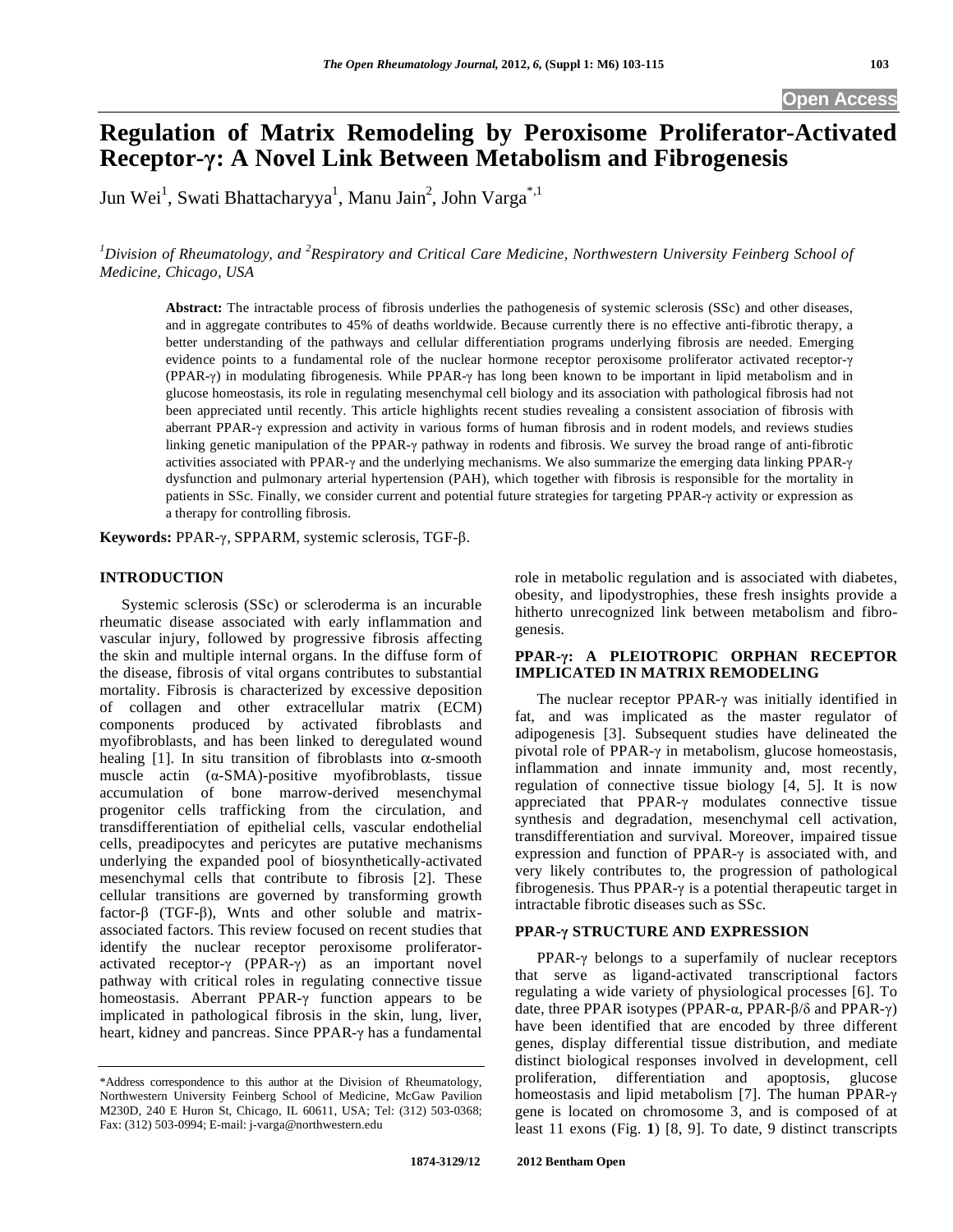

**Fig. (1). Structure of the human PPAR<sub>Y</sub> gene and protein. (Upper panel, gene structure) Expression of PPAR-** $\gamma$  **involves differential** promoter usage, and the relative positions of the four known PPAR- $\gamma$  promoters are designated as P $\gamma$ 1-P $\gamma$ 4. The transcript variants  $\gamma$ 1,  $\gamma$ 3, and  $\gamma$ 4 encode the PPAR- $\gamma$ 1 isoform. Exon B (blue box) encodes the 28 additional amino acids found at the amino terminus of human PPAR- $\gamma$ 2 (30 amino acids in mouse PPAR- $\gamma$ 2). Exons 1–6 (yellow boxes) are common in all PPAR- $\gamma$ 1 transcripts and when they are spliced to exon B encode full-length PPAR-2. The sizes of the exon boxes approximate the relative lengths of each exon; however, the introns (depicted as straight lines) are not drawn to scale. (**Lower panel, protein structure**) The hypervariable A/B domain (red box) contains the activation function-1 (AF-1) domain. Human PPAR- $\gamma$ 2 contains a 28 amino acid amino terminal region. The C-domain (blue) contains the DNA binding domain (DBD). The D domain (hinge region, pink box) allows for conformational change following ligand binding to promote coregulator (coactivator or corepressor) docking. The E/F region (green box) contains the ligand binding domain (LBD) of PPAR- $\gamma$  and the activation function-2 (AF-2) domain. PPAR- $\gamma$  can be phosphorylated by MAP kinases at S112 or by CDK5 at S273. The AF2 domain participates in ubiquitin-dependent degradation and is necessary for full ligand-induced PPAR- $\gamma$  transcriptional activity.

utilizing four different transcription start sites have been identified, but only two functional protein isoforms known as PPAR- $\gamma$ 1 and PPAR- $\gamma$ 2 are generated [10]. Whereas  $PPAR-<sub>1</sub>$  shows relatively ubiquitous tissue expression, PPAR- $\gamma$ 2 is largely restricted to mature adipocytes. PPAR- $\gamma$ 2 contains an additional 30 amino acids at the N-terminus [8].

# **Regulation of PPAR- Expression: Transcriptional Level**

In addition to abundant expression in fat,  $PPAR-\gamma$  is detectable in wide range of cells. Prominent among them are immune cells such as macrophages and T and B lymphocytes, as well as platelets, epithelial and endothelial cells, smooth muscle cells and fibroblasts [11]. The expression level of PPAR- $\gamma$  in a given cell or tissue determines the intensity and duration of the cellular response elicited by endogenous or synthetic PPAR- $\gamma$  ligands. In light of PPAR-'s pleiotropic physiological roles, its relative abundance is predicted to have an important modulating influence on a variety of homeostatic responses. As reviewed below, a large number of soluble mediators are known to effect PPAR- $\gamma$  expression, stability and activity in a tissueand cell type-specific manner (Table **1**).

#### *Cytokines and Chemokines*

Several cytokines and chemokines regulate PPAR- $\gamma$ expression in mesenchymal cells. TGF- $\beta$ , best known as a core pathway for regulating fibroblast function, is a potent inhibitor of PPAR- $\gamma$  expression in fibroblasts [12] and hepatic stellate cells (HSCs) [13]. The inhibition of PPAR-γ is mediated *via* the canonical Smad2/3 pathway, and two Smad-binding elements are located in the human PPAR- $\gamma$ promoter [13]. Pharmacological inhibition of type I TGF- $\beta$ receptor signaling and genetic disruption of Smad3 prevents the suppression of PPAR- $\gamma$  by TGF- $\beta$  [12]. PPAR- $\gamma$ regulation is highly cell-type specific, and in contrast to fibroblasts, in monocytes and macrophages TGF- $\beta$ stimulated PPAR- $\gamma$  expression [12, 14]. The inflammatory cytokines tumor necrosis factor (TNF)- $\alpha$  and interleukin (IL)-13 inhibit adipocyte differentiation by suppressing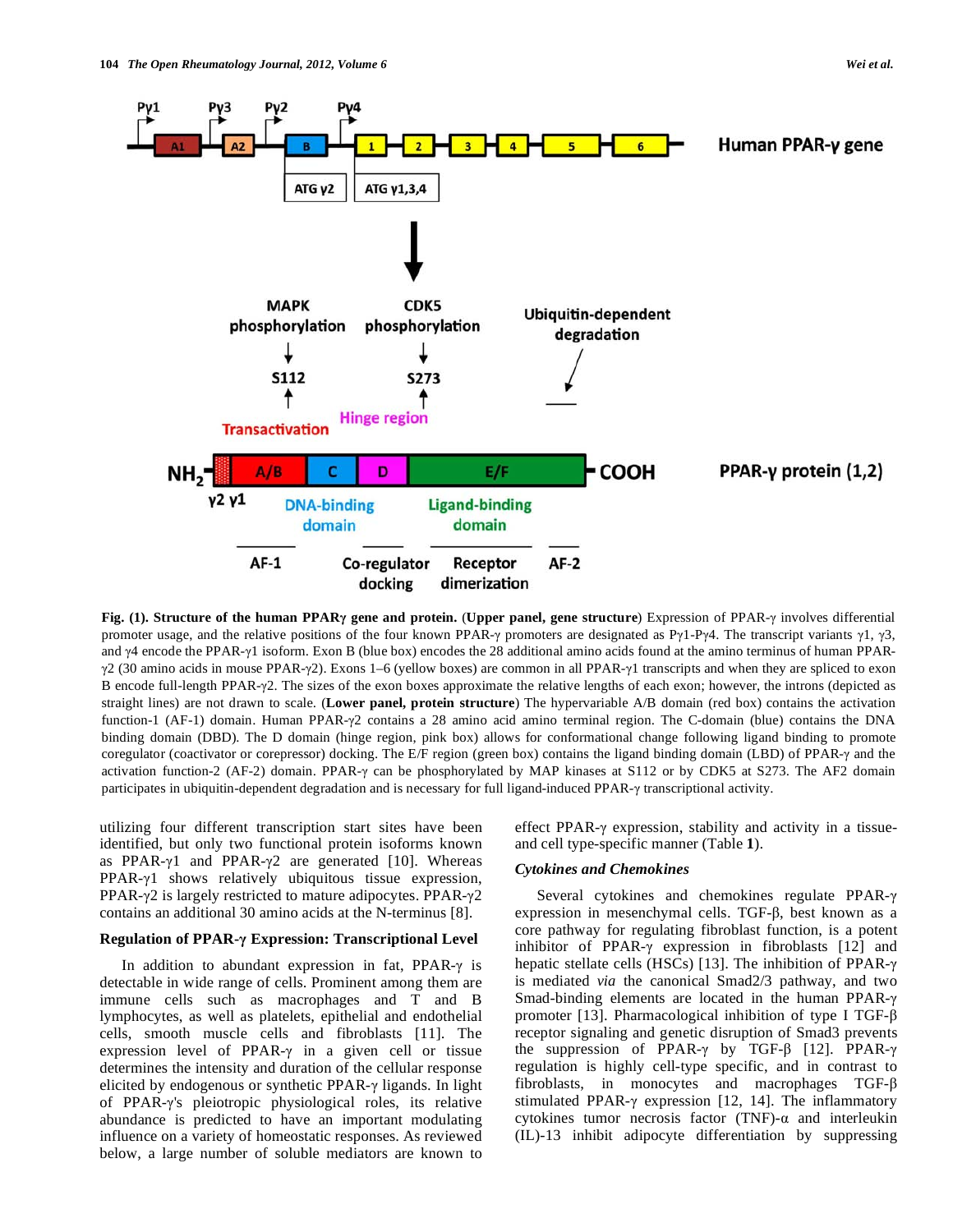PPAR- $\gamma$  expression [15]. In addition, interferon- $\gamma$  and IL-1 $\beta$ are also known to suppress PPAR- $\gamma$  expression [16].

**Table 1. Factors Regulating PPAR- Expression** 

| <b>Negative regulators:</b>         |
|-------------------------------------|
| Cytokines/growth factors/adipokines |
| $TGF-\beta$                         |
| TNF- $\alpha$                       |
| IL-1 $\beta$                        |
| $IL-13$                             |
| INF- $\gamma$                       |
| Wnt                                 |
| <b>CTGF</b>                         |
| Leptin                              |
| others                              |
| miR-27a, miR-27b                    |
| Hypoxia                             |
| <b>LPA</b>                          |
| H3K9 methylation                    |
| <b>Positive regulators:</b>         |
| C/EBPs                              |
| <b>EBFs</b>                         |
| ID2                                 |
| Nrf2                                |
| Adiponectin                         |
| <b>FXR</b>                          |

# *Wnts*

 The Wnt family of secreted glycoproteins function as essential developmental signals during embryogenesis [17]. Their inhibitory effects on PPAR- $\gamma$  were first recognized in 2000 when Macdougald and colleagues showed this to be the mechanistic basis for its anti-adipogenic effect [18]. Suppression of PPAR- $\gamma$  by Wnt ligands involves both canonical  $\beta$ -catenin and non-canonical signaling pathways [18, 19]. Down-regulation of PPAR- $\gamma$  is responsible for Wnt's ability to switch adipocyte differentiation toward osteoblastic lineage [20]. Ectopic Wnt10b expression in ST2 mesenchymal progenitor cells suppresses expression of PPAR- $\gamma$  as well as CCAAT/enhancer-binding protein alpha  $(C/EBP\alpha)$ , and induces osteoblast makers such as Runx2 and Dlx5 [21].

# *Transcription Factors*

Transcription factors shown to regulate PPAR- $\gamma$ expression include C/EBPs [22], EBF proteins [23], inhibitor of DNA binding (ID) 2 and NF-E2 related factor 2 (Nrf2). A recent study using high-throughput screening of inducers of adipogenesis identified harmine, a  $\beta$ -carboline alkaloid isolated from seeds of *Peganum harmala (Syrian rue)* and *Banisteriopsis caapi* [24]. Harmine was found to be a potent inducer of PPAR- $\gamma$  expression in preadipocytes by stimulating ID2 expression [25]. Nrf2 is an inducible transcription factor that regulates genes encoding for

cytoprotective and antioxidant enzymes [26]. The expression of Nrf2 is potently induced by PPAR- $\gamma$  ligands *in vitro via* a post-transcriptional mechanism, and Nrf2 might mediate several of the biological responses associated with PPAR signaling  $[27]$ . In turn, Nrf2 binds to the PPAR- $\gamma$  promoter antioxidant response element (ARE) to stimulate transcription, indicating a mutually reciprocal stimulatory relationship between PPAR- $\gamma$  and Nrf2 [28].

 The bile acid receptor farnesoid X receptor (FXR) is implicated in the control of hepatic glucose metabolism and peripheral insulin sensitivity. PPAR- $\gamma$  ligands failed to induce adipogenesis in FXR-null fibroblasts, indicating that FXR activity is necessary for PPAR- $\gamma$  expression [29]. A recent report identified the chicken ovalbumin upstream promoter-transcription factor II (COUP II) as a Wnt/ $\beta$ catenin target that mediates suppression of PPAR- $\gamma$  [30]. Finally, the Early Growth Response Factor-1 (EGR-1) transcription factor implicated in proliferation, differentiation and fibrogenesis [31] has a complex and cell type-specific role in regulating PPAR- $\gamma$  expression. In aortic smooth muscle cells, EGR-1 mediated the stimulation of PPAR- $\gamma$  expression induced by PDGF, bFGF, IL-1 $\beta$  [32], whereas in preadipocytes EGR-1 inhibited adipogenic differentiation by suppressing PPAR- $\gamma$  [33].

# *Epigenetic Regulation*

 Epigenetic mechanisms appear to be important in regulating PPAR- $\gamma$  expression *via* chromatin and DNA modifications, but remain incompletely characterized. Recent studies addressed the role of PPAR- $\gamma$  epigenetics in hepatic stellate cells (HSCs) undergoing myofibroblast differentiation [34]. It was shown in cultured HSCs that the methyl-CpG binding protein 2 (MeCP2) is recruited to the  $PPAR- $\gamma$  promoter, along with transcriptional repressure$ heterochromatin protein 1 alpha (HP1a). Consequent H3K9 methylation results in suppression of PPAR- $\gamma$  expression [35, 36]. Remarkably, adipogenic loci (including PPAR- $\gamma$ 2 and leptin) are hypomethylated in adipocyte-derived stem cells, and hypermethylated in non-adipogenic hematopoietic cells [37]. Another study reported that induction of adipogenic differentiation in 3T3-L1 cells is associated with demethylation of the PPAR- $\gamma$ 2 promoter region [38]. These studies made a compelling case for the importance of DNA methylation in regulating PPAR- $\gamma$  biology.

 MicroRNAs (miRNA) are small non-coding RNAs that control gene expression at the post-transcriptional level by selective binding to 3'UTR. The PPAR- $\gamma$  3'UTR harbors a binding site specifically recognized by miR27a [39]. Ectopic expression of this microRNA in 3T3-L1 preadipocytes resulted in repression of adipogenic differentiation and suppression of PPAR- $\gamma$  [40].

# *Other Modulators of PPAR-:*

Other molecules known to inhibit PPAR- $\gamma$  expression include leptin, connective tissue growth factor (CTGF or CCN2), and lysophosphatidic acid (LPA) [41-44]. Hypoxia negatively influences PPAR- $\gamma$  [41, 45]. It is noteworthy that each of these soluble molecules, along with hypoxia, has been implicated in the pathogenesis of fibrosis [1]. On the other hand, adiponectin, a fat-specific adipokine whose expression is tightly regulated by PPAR- $\gamma$ , itself induces PPAR- $\gamma$ 2 expression in a variety of cells [46].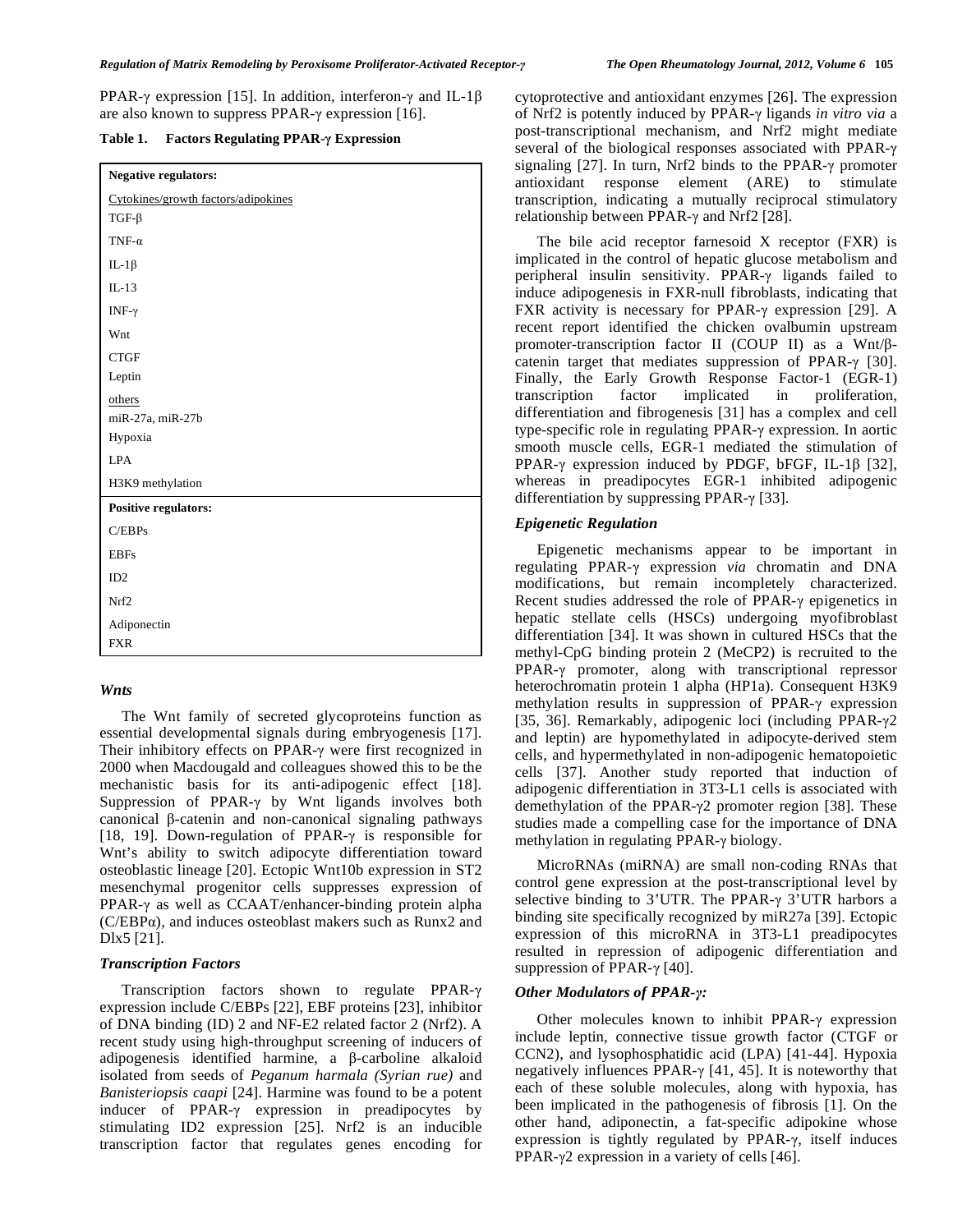#### **Post-Transcriptional Regulation of PPAR-**

PPAR- $\gamma$  function is also regulated *via* modifications of its stability and activity (Fig. **1**) [47]. Growth factors (epidermal growth factor, platelet-derived growth factor, TGF- $\beta$ , insulin) stress, and prostaglandin  $PGF2\alpha$  induce  $ERK1/2$ mediated PPAR- $\gamma$  phosphorylation on serine 112, which results in decreased transcriptional activity [48]. Overexpression of an S112 mutant PPAR- $\gamma$  resulted in enhanced adipogenesis [49]. Recent studies identify serine 273 as another PPAR- $\gamma$  phosphorylation site with important functional role [50]. It was shown that cyclin-dependent kinase 5 (Cdk5), which is activated in mouse adipose tissues by high-fat diet, phosphorylated PPAR- $\gamma$  at S273, resulting in reduced adiponectin production. These findings stimulate re-thinking of the paradigm for the anti-diabetic mode of action of synthetic PPAR- $\gamma$  ligands, which were thought to act as PPAR- $\gamma$  agonists. It now appears that drugs such as rosiglitazone enhance insulin sensitivity *via* prevention of Cdk5-induced PPAR- $\gamma$  S273 phosphorylation [50].

 Ubiquitination and proteasomal degradation have important roles in PPAR- $\gamma$  regulation [51, 52]. Moreover, synthetic PPAR- $\gamma$  ligands themselves cause accelerated PPAR- $\gamma$  degradation [51]. Therefore, agents that can block  $PPAR-<sub>\gamma</sub>$  degradation have therapeutic promise to enhance the efficacy of PPAR- $\gamma$  agonist drugs. Indeed, a recent study using the proteasomal inhibitor bortezomib demonstrated increased tissue accumulation of PPAR- $\gamma$  in mice, which may account for the anti-fibrotic activity of bortezomib in the belomycin-induced model of fibrosis (see below).

### **ACTIVATION OF PPAR-** $\gamma$  **BY LIGAND**

As an inducible transcription factor,  $PPAR-\gamma$  functions as a heterodimer with the retinoic acid-inducible retinoid X receptor (RXR). As shown in Fig.  $(2)$ , the PPAR- $\gamma$ /RXR heterodimer binds to PPAR response elements (PPRE), which contains repeats of the AGGTCA sequence separated by one or two nucleotides [53]. In the absence of ligand, the PPAR/RXR complex is bound to transcriptional corepressors and histone deacetylases (HDACs), which prevent its binding to PPRE [54]. Upon ligand activation, PPARs undergo conformational change, and recruit co-activators such as p300/CBP and p160 to displace co-repressors, resulting in binding of target gene PPRE and inducing transcription.

The activity of PPAR- $\gamma$  can be induced by a wide range of natural endogenous ligands and synthetic agonists (Table **2**). Putative endogenous ligands include prostanoids such as 15-deoxy- $\Delta$ 12,14-prostaglandin  $J_2$  (15d-PGJ<sub>2</sub>) and arachidonic acid derivatives synthesized through the lipoxygenase pathway such as 15-hydroxy-eicosatetraenoic acid (15-HETE) [55]. Fatty acids, eicosapentaenoic acids, docosahexaenoic acids, nitrolinoleic acid and LPA also



Fig. (2). Model for ligand-induced PPAR- $\gamma$  activation. In the absence of ligand, the PPAR/RXR heterodimer is bound to transcriptional co-repressors, which prevent its binding to PPRE. Upon ligand activation, PPARs undergo conformational change, and recruit co-activators such as p300/CBP and p160 to displace co-repressors, resulting in binding of target gene PPRE and inducing transcription.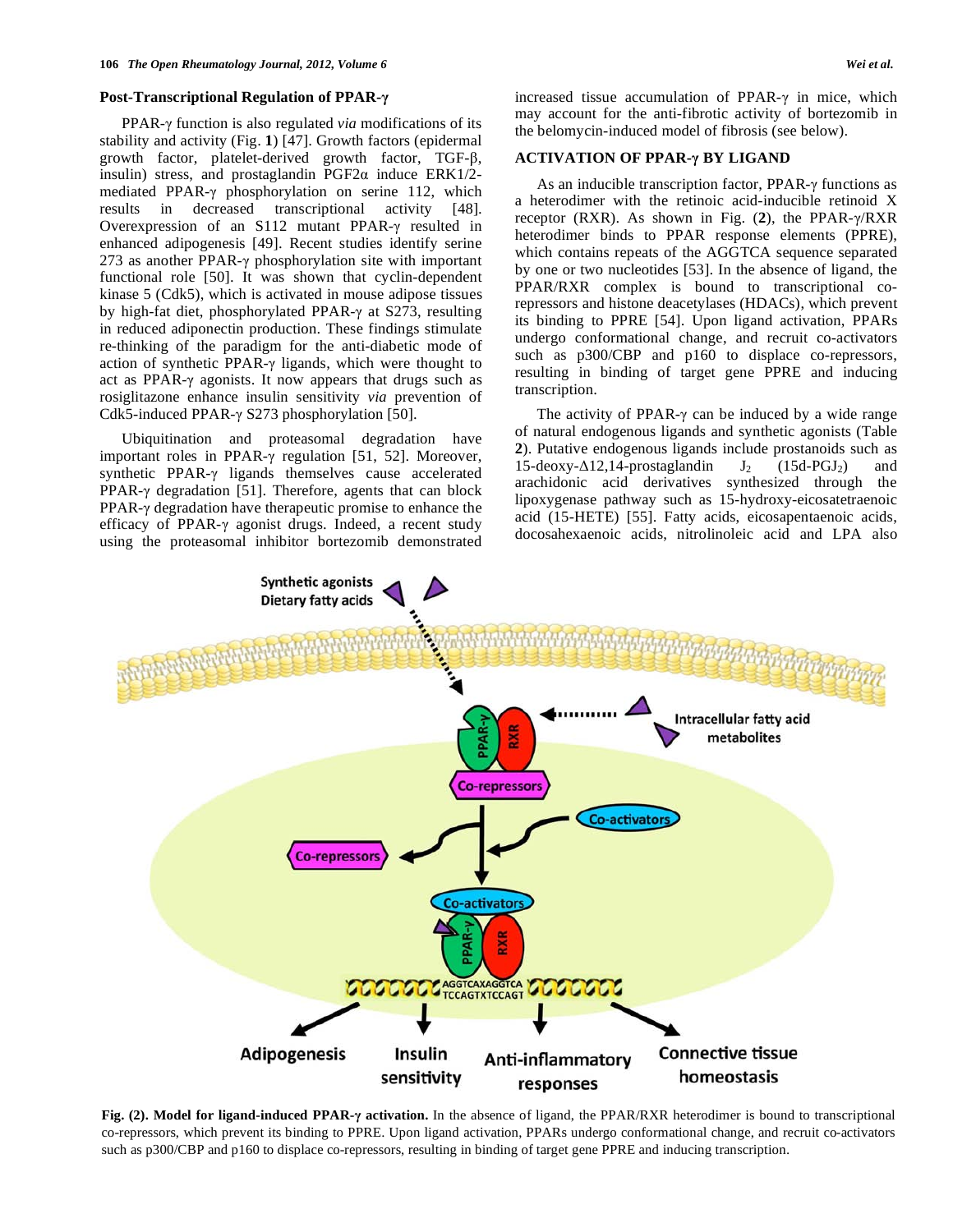activate PPAR- $\gamma$  in a variety of cell types [56, 57]. The thiazolidinedione class of anti-diabetic drugs is the most extensively characterized PPAR- $\gamma$  synthetic ligands. Their insulin-sensitizing efficacy was originally thought to involve induction of PPAR- $\gamma$  transcriptional activity, resulting in upregulation of target genes involved in lipid and glucose metabolism [58]. As noted above, exciting recent studies demonstrate that the thiazolidinedione drugs block CDK5 mediated PPAR- $\gamma$  phosphorylation at S273, resulting in altered PPAR- $\gamma$  function [50]. These intriguing findings open the door for the development of novel non-agonist PPAR- $\gamma$ ligands that might have potent insulin-sensitizing activity while avoiding undesirable side effects associated with classic PPAR- $\gamma$  agonist ligands. The glitazar family (including muraglitazar, tasaglitazar, and farglitazar) are a novel class of insulin-sensitizing drugs that activate both PPAR- $\gamma$  and PPAR- $\alpha$  [59]. Triterpenoids are a large family of plant-derived compounds that have been used in traditional Asian medicine for centuries. CDDO, one of the most active synthetic triterpenoid derivative, shows antiinflammatory and anti-proliferative activities. A methyl derivative (CDDO-Me, Bardoxolone methyl) showed efficacy in a Phase II clinical trial for diabetic kidney disease [60]. CDDO can bind to PPAR- $\gamma$  and stimulate its activity

Table 2. Natural and Synthetic PPAR- $\gamma$  Ligands

| Natural agonists:                         |  |  |
|-------------------------------------------|--|--|
| Unsaturated fatty acid                    |  |  |
| Eicosapentaenoic acids                    |  |  |
| Decosahexaenoic acids                     |  |  |
| Nitrolinoleic acids                       |  |  |
| Arachidonic acid                          |  |  |
| $15d$ -PGJ <sub>2</sub>                   |  |  |
| Thiazolidinediones (TZDs):                |  |  |
| Troglitazone                              |  |  |
| Ciglitazone                               |  |  |
| Pioglitazone                              |  |  |
| Rosiglitazone                             |  |  |
| <b>Non-TZD dual or pan PPAR-agonists:</b> |  |  |
| Muraglitar                                |  |  |
| Tesaglitazar                              |  |  |
| <b>Bezafibrate</b>                        |  |  |
| Tetradecyl-thioacetic acid                |  |  |
| Angiotensin-II receptor blocker:          |  |  |
| Telmisartan                               |  |  |
| <b>SPPARMs:</b>                           |  |  |
| <b>INT131</b>                             |  |  |
| MRL24, SR1664, SR1824                     |  |  |
| N-acetyl farnesyl cysteine                |  |  |
| Ajulemic acid                             |  |  |

and induce adipogenic differentiation, identifying oleanic acid-derived triterpenoids as a novel class of PPAR- $\gamma$  ligands [61].

 The design, synthesis and biological evaluation of novel  $PPAR-\gamma$  ligands with enhanced insulin-sensitizing activity but minimized side effects is the focus of intensive research [62]. Strategies for safer insulin-sensitizer drugs involve the development of selective PPAR- $\gamma$  modulators (SPPARMs) that show partial or gene-selective agonist activities, and agents that can augment the expression of PPAR- $\gamma$  (Fig. 3) [62]. High-throughput screening for blockers of Cdk5 mediated PPAR- $\gamma$  phosphorylation led to the recent identification of SR1664, which is a potent insulin sensitizer in cultured adipocytes and in insulin-resistant mice, but completely lacks PPAR- $\gamma$  agonist activity and associated side effects [63].

# **PPAR-: BEYOND ADIPOGENESIS AND INSULIN SENSITIVITY**

Aberrant PPAR- $\gamma$  function is implicated in an increasing number of human disorders, of which type 2 diabetes, lipodystrophy, obesity and the metabolic syndrome are best recognized [64]. Newer studies also link PPAR- $\gamma$  to osteopenia, pulmonary arterial hypertension (PAH), pulmonary fibrosis, sarcoidosis, ulcerative colitis, and even aging [11, 65, 66]. Common allelic polymorphisms in the PPAR- $\gamma$  gene are associated with type 2 diabetes, obesity, asthma and cardiovascular disease [67]. Dominant negative PPAR- $\gamma$  mutations cause lipodystrophy and diabetes [68]. In the mouse, germline deletion of PPAR- $\gamma$  results in embryonic lethality due to defective placental development [69]. Conditional deletion of PPAR- $\gamma$  in the endothelium or in vascular smooth muscle cells results in spontaneous PAH [70, 71]. Moreover, treatment of mice with the PPAR- $\gamma$ ligand rosiglitazone attenuates hypoxia-induced PAH [72]. Mice with conditional deletion of PPAR- $\gamma$  in adipose tissue develop lipoatrophy [73]. The loss of subcutaneous adipose tissue is accompanied by marked fibroplasia in these mice resembling the subcutaneous changes observed in murine models of scleroderma and in SSc skin biopsies (Fig. **4**) [74, 75].

### **A Novel Function of PPAR-: Regulation of Connective Tissue Homeostasis**

Recent studies reveal an entirely novel role for PPAR- $\gamma$ in tissue repair and fibrogenesis. In multiple organ-specific human fibrotic diseases, fibrosis is predictably accompanied by reduced tissue PPAR- $\gamma$  levels. This has been documented in fibrosis of kidney [76], liver [77], and lung [78], and the cutaneous lesions of scarring (cicatricial) alopecia [79]. Reduced tissue expression of PPAR- $\gamma$  was also found to be associated with fibrosis in various mouse models [5]. For instance, bile duct ligation (BDL)-induced liver injury and fibrosis is associated with reduced hepatic PPAR- $\gamma$ expression. Genetic deletion of PPAR- $\gamma$  in liver exacerbated hepatic fibrogenesis after injury [80]. Mice harboring a dominant-negative PPAR- $\gamma$  mutation develop exaggerated cardiac fibrosis when challenged with angiotensin II [81]. These and similar reports suggest a causal role for reduced  $PPAR-\gamma$  expression or activity in the development or progression of fibrosis.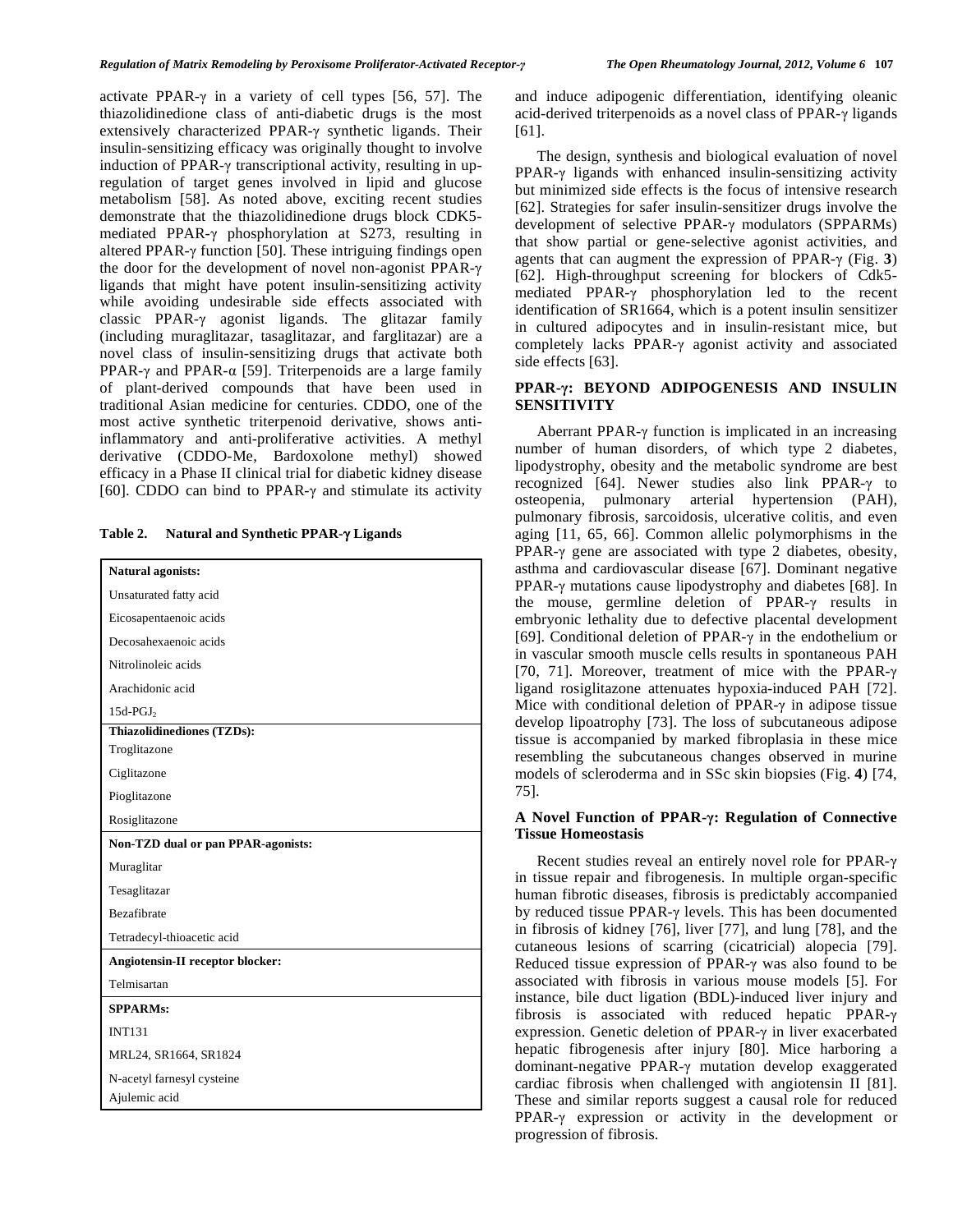

**Fig. (3). A novel mechanism for PPAR- signaling?** Obesity and high fat diet induce inflammation and cleavage of the p35 protein to generate p25. The p25 activates CDK5, which phosphorylates PPAR $\gamma$  on S273, thereby preventing the transcription of specific PPAR- $\gamma$ targets (A, red box). The thiazolidinediones activate the full repertoire of PPAR target genes *via* binding to the LBD. SPPARMs have positive effects (green) *via* blocking CDK5 and stimulating a discrete number of PPAR- $\gamma$  responses (A, red box) through binding to LBD.

 We have previously demonstrated reduced cutaneous  $PPAR-v$  expression in mice with bleomycin-induced scleroderma [75]. Mice with fibroblast-specific PPAR- $\gamma$ deletion showed increased susceptibility to bleomycininduced scleroderma [82]. *In vitro*, PPAR-y-deficient fibroblasts showed constitutive  $TGF-\beta$  secretion and enhanced stimulation of type I collagen and  $\alpha$ -SMA production [82, 83]. Suppression of PPAR- $\gamma$  in the skin by overexpressing Wnt10b in transgenic mice not only attenuated subcutaneous adipose tissue development, but was also accompanied by scleroderma-like skin fibrosis [84].

#### **Impaired PPAR- Signaling in Scleroderma**

Impaired expression of PPAR- $\gamma$  has been described in SSc skin biopsies, as well as in explanted skin fibroblasts [12, 85]. The loss of cutaneous PPAR- $\gamma$  in SSc may account for subcutaneous lipoatrophy that is predictably associated with the development of dermal fibrosis (Fig. **4**). We and others have explored the mechanisms responsible for

reduced PPAR- $\gamma$  in SSc. Microarray-based expression profiling of SSc skin biopsies showed an inverse correlation between mRNA for PAI-1, a marker for TGF- $\beta$  activity, and levels of PPAR- $\gamma$  mRNA [12]. The most significant reduction of PPAR- $\gamma$  expression was observed in SSc skin biopsies showing a robust  $TGF- $\beta$ -activated gene expression$ signature [12, 86]. These same biopsies showed a reduced PPAR- $\nu$ -regulated gene signature comprising genes involved in adipogenesis and fat metabolism such as PGC1, PCK1 and FABP2, as well as tumor suppressor phosphatase and tensin homologue deleted on chromosome 10 (PTEN). These findings highlight a reciprocally antagonistic relationship between PPAR- $\gamma$  signaling and TGF- $\beta$  signaling in fibrosis. Intriguingly, a trend toward a lower PPAR-y-regulated gene signature was observed in biopsies from SSc patients with more extensive skin fibrosis, suggesting a causal role for reduced PPAR- $\gamma$  expression or activity in fibrosis progression. As a marker for PPAR- $\gamma$  activity, we measured serum levels of adiponectin, a direct PPAR- $\gamma$  transcriptional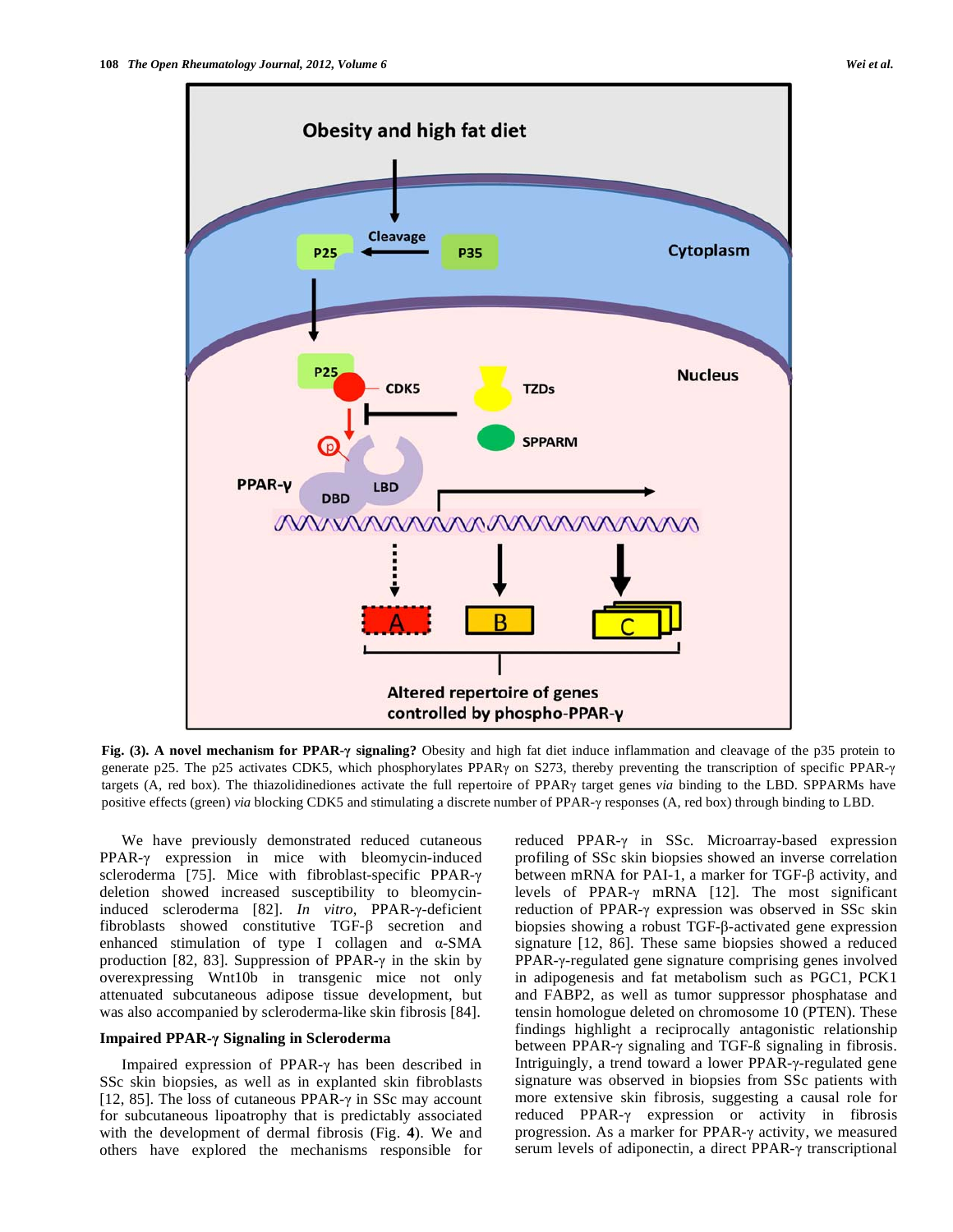

**Fig. (4). Fibrosis is associated with lipoatrophy.** Skin biopsies demonstrating the association of dermal fibrosis with loss of the subjacent adipose tissue (adipose atrophy). **A**. SSc skin biopsy. Note dense dermal fibrosis and loss of subcutaneous fat. \*, invasion of fibrotic tissue in adipose tissue. H&E stain, original magnification x 25. **B**. Skin biopsy from mouse with bleomycin-induced scleroderma. Note dense dermal fibrosis and absence of subcutaneous fat. Masson's trichrome staining, original magnification x 100 (upper panel), 400 (lower panel).

target produced predominantly in adipocytes [87]. A significant inverse correlation between serum adiponectin levels and skin fibrosis was observed, consistent with the notion of reduced PPAR- $\gamma$  activity as a risk factor for progressive skin fibrosis [88, 89]. Ethnic differences in PPAR- $\gamma$  expression and function have been reported in SSc patients [90]. Whether such ethnic differences, which are likely determined by genetic variations, contribute to differing rate of disease progression or response to therapy, remain important questions to be answered.

# **Anti-Fibrotic Effects of PPAR- Ligands**

Activation of cellular PPAR- $\gamma$  signaling using either natural ligands or synthetic agonists, or by enhancing PPAR-  $\gamma$  expression, results in attenuation of profibrotic responses both *in vitro* and *in vivo* (Table **3**). For instance, in cultured skin and lung fibroblasts,  $15d$ -PGJ<sub>2</sub> and rosiglitazone abrogated  $TGF-\beta$ -induced stimulation of collagen and fibronectin synthesis, myofibroblast differentiation, fibroblast migration and the secretion of profibrotic growth factors such as TGF- $\beta$  and CTGF [91, 92]. Similar results have been reported in HSC [77, 93] and mesangial cells [76]. Rosiglitazone treatment of explanted SSc lesional skin fibroblasts normalized the levels of Type I collagen, CTGF and  $\alpha$ -SMA [85]. Remarkably, PPAR- $\gamma$  ligands also inhibited mesenchymal transition of alveolar epithelial cells

induced by TGF- $\beta$ , indicating that regulation of EMT and other forms of transdifferentiation may be a fundamental mechanism underlying the anti-fibrogenic activities of PPAR- $\gamma$  ligands [94]. In addition to ligands, a constitutively active PPAR- $\gamma$  construct (VP16-PPAR- $\gamma$ ), inhibit TGF- $\beta$ induce myofibroblast differentiation and collagen secretion in lung fibroblasts [95].

# **Anti-Fibrotic Effects of PPAR- Ligands in Animal Models of Fibrosis**

Treatment with PPAR- $\gamma$  ligands in a variety of mouse models, ameliorated fibrosis in the lung [95, 96], kidney [97- 99], heart [100, 101] and liver [102, 103]. In bleomycininduced scleroderma in the mouse, rosiglitazone not only prevented skin fibrosis, but also attenuated the severity of established fibrosis [75]. Hepatic overexpression of PPAR delivered *via* adenovirus was sufficient to attenuate experimental liver fibrosis [80]. PPAR- $\gamma$  activation affords protection from experimental fibrosis, as well as other forms of lung pathology. Rosiglitazone and 15d-PGJ<sub>2</sub> attenuated pulmonary fibrosis induced by bleomycin [104]. The antifibrotic effects were associated with reduced inflammatory responses, making it difficult to ascertain whether the reduction of fibrosis and improved survival represented direct anti-fibrotic effects or was consequence of reduced inflammation. In a model of asthma,  $PPAR-\gamma$  agonist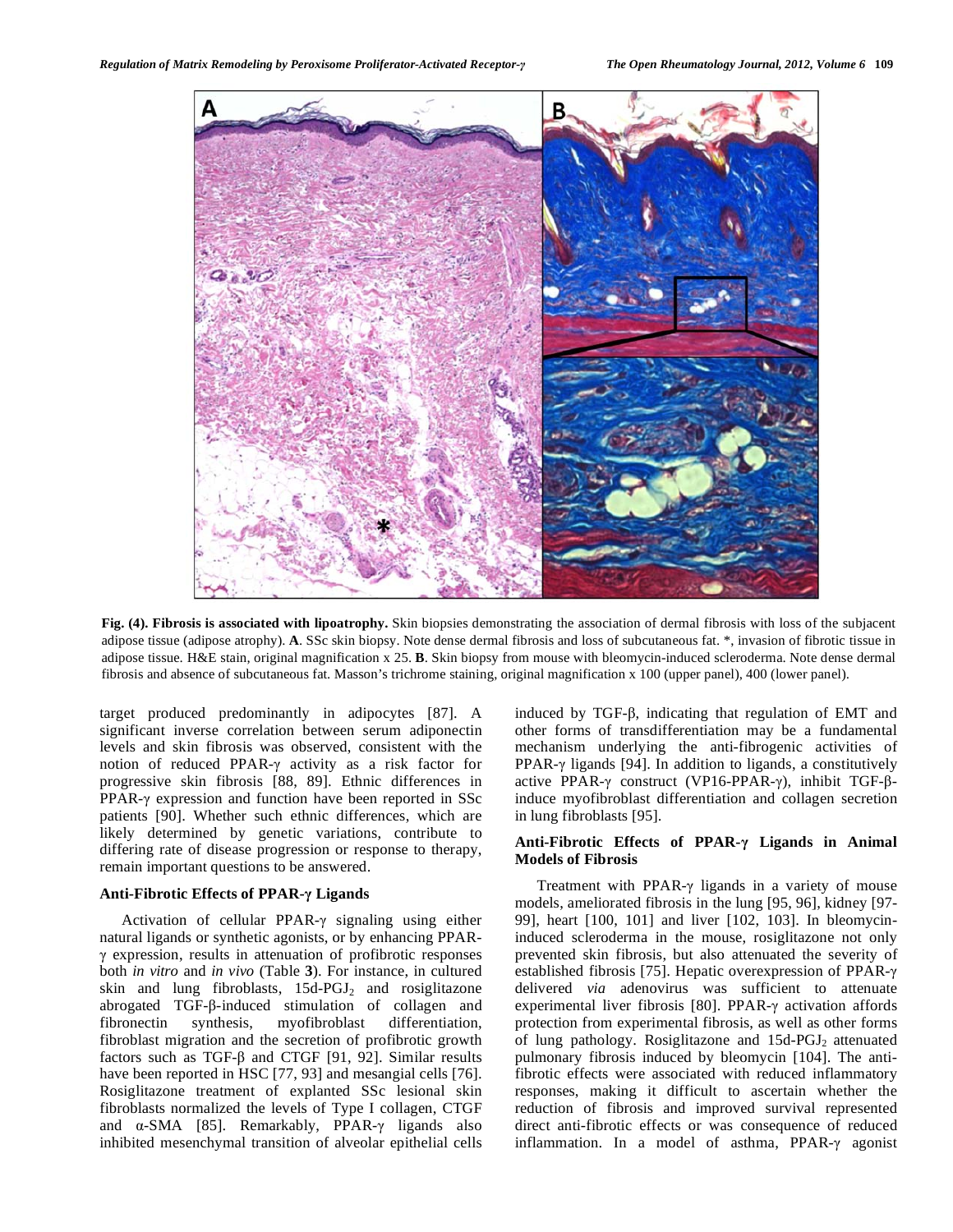| Ligands of PPAR-γ Inhibit ECM Gene Expression and/or<br><b>Myofibroblast Transformation in Cultured Cells</b> | Ligands of PPAR- $\gamma$ Attenuate Fibrosis<br>in Rodent Models                  |
|---------------------------------------------------------------------------------------------------------------|-----------------------------------------------------------------------------------|
| Hepatic stellate cells                                                                                        | Choline-deficient, l-amino acid-defined (CDAA) diet induced hepatic fibrosis      |
| Hepatocytes                                                                                                   | Methionine choline deficient (MCD) diet-induced fibrosing steatohepatitis         |
| Hepatoma cells                                                                                                | Thioacetamide-induced hepatic fibrosis                                            |
|                                                                                                               | Schistosoma japonicum induced hepatic fibrosis                                    |
| Renal mesagial cells                                                                                          | Fischer to Lewis rat renal transplantation induced chronic renal allograft damage |
| Glomerular endothelial cells                                                                                  | Renal injury in DOCA-salt hypertensive rats                                       |
| Kidney fibroblasts                                                                                            | Diabetes associated glomerulosclerosis, tubulointerstitial fibrosis               |
|                                                                                                               | BDL induced hepatic fibrosis                                                      |
| Lung fibroblasts                                                                                              | Bleomycin-induced pulmonary fibrosis                                              |
| Alveolar epithelial cells                                                                                     | Hypoxia induced pulmonary hypertension                                            |
| Cardiac fibroblasts                                                                                           | Pressure-overload-induced cardiac remodeling                                      |
| Cardiovascular smooth muscle cells                                                                            | Cardiac fibrosis in Type 2 diabetic rat                                           |
| Normal and Skin fibroblasts; SSc                                                                              | Bleomycin induced skin fibrosis                                                   |

**Table 3. Anti-Fibrotic Activity of PPAR- Ligands:** *In Vitro* **and** *In Vivo* 

reduced lung inflammation and eosinophilia, as well as airway remodeling [105].

#### **Loss of Endogenous PPAR- Antagonists is Associated with Protection from Fibrosis**

 Intriguing recent studies show that mice lacking endogenous inhibitors of PPAR- $\gamma$  may be resistant to fibrosis. For instance, the db/db mice that have a defective leptin receptor and are resistant to leptin, which suppresses PPAR- $\gamma$ , had elevated levels of PPAR- $\gamma$  in lung, and were resistant to bleomycin-induced pulmonary fibrosis [106]. Fibroblasts from mPges-1 (microsomal PGE synthase-1) deficient mice showed constitutively elevated PPAR- $\gamma$  levels and transcriptional activity *in vitro* [107], and mPGES-1-null mice were resistant to bleomycin-induced inflammation and fibrosis in skin [108]. In another promising approach, mice were treated with bortezomib, a proteasomal inhibitor, in order to block PPAR- $\gamma$  degradation. Bortezomib resulted in markedly enhanced tissue accumulation of PPAR- $\gamma$ presumably reflecting its impaired proteolysis. Remarkably, bortezomib-associated PPAR- $\gamma$  accumulation was associated with resistance to bleomycin-induced skin and lung fibrosis [109]. Prevention or attenuation of fibrosis in rodents treated with PPAR- $\gamma$  ligands or inducers not only establishes a fundamental physiological role of PPAR- $\gamma$  in modulating matrix remodeling and preventing excessive fibrogenesis, but also demonstrates the feasibility of controlling fibrosis by modulating PPAR- $\gamma$  expression or activity.

# **ANTI-FIBROTIC MECHANISMS OF PPAR-**

 The molecular mechanisms underlying the anti-fibrotic effects of PPAR- $\gamma$  are the subject of intense investigation. Current studies focus on the cross-talk between the PPAR- $\gamma$ axis and TGF- $\beta$  signaling (Fig. 5). As master regulator of myofibroblast activation, TGF- $\beta$  causes Smad2 and Smad3 phosphorylation, promoting Smad heterocomplex formation and nuclear accumulation. The Smad complex selectively binds to Smad binding element (SBE) DNA sequences,

recruits coactivators such as histone acetyltransferase p300 and activates or represses transcription [110]. In addition,  $TGF-\beta$  also signals through Smad-independent kinase cascades including ERK1/2, PI3K/Akt, SAPK/JNK and p38 [111]. Both Smad-dependent and Smad-independent TGF- $\beta$ signaling pathways have been shown to be disrupted by PPAR- $\gamma$  ligands. In fibroblasts, ligand-activated PPAR- $\gamma$ blocked Smad-dependent recruitment of p300 to the Col1A2 transcriptional complex [92, 112]. Because p300 promotes histone acetylation and has an essential role in the profibrotic activities of TGF- $\beta$  [113], the findings imply that PPAR- $\gamma$ ligands suppress fibrotic responses *via* epigenetic regulation. Similarly, in lung epithelial cells and lung cancer cells,  $PPAR-\gamma$  abrogated TGF- $\beta$ -induced EMT without blocking Smad activation [94, 114]. In contrast, in hepatic stellate cells, PPAR- $\gamma$  ligands blocked TGF- $\beta$ -induced Smad3 phosphorylation, suggesting that the antagonistic effects of PPAR- $\gamma$  ligands on TGF- $\beta$  signal transduction may involve distinct cell type-specific mechanisms [115]. Fibrocytes are multipotent progenitor cells capable of differentiating into myofibroblast or into adipocyte. Treatment of fibrocytes with troglitazone disrupted  $TGF-\beta$ -activated SAPK/JNK signaling, leading to decreased Smad2/3 activity and myofibroblast differentiation [116]. While Egr-1, an earlyimmediate transcription factor important in transducing fibrogenic TGF- $\beta$  activities [31, 117] regulates the expression of PPAR- $\gamma$  [32], PPAR- $\gamma$  ligands have been shown to block the TGF- $\beta$ -induced expression of Egr-1 [118].

The anti-fibrotic activities of PPAR- $\gamma$  ligands might also be indirectly mediated by its target genes such as hepatocyte growth factor (HGF) and adiponectin. In some studies, PPAR- $\gamma$  stimulated the production of HGF, which is an antifibrotic agent that then mediates autocrine suppression of TGF- $\beta$  responses [119]. Adiponectin, a fat-specific PPAR- $\gamma$ target, prevents hepatic fibrosis in the mouse [120]. In hepatocytes, adiponectin induces expression of the TGF- $\beta$ decoy receptor BAMBI and abrogates TGF- $\beta$  signal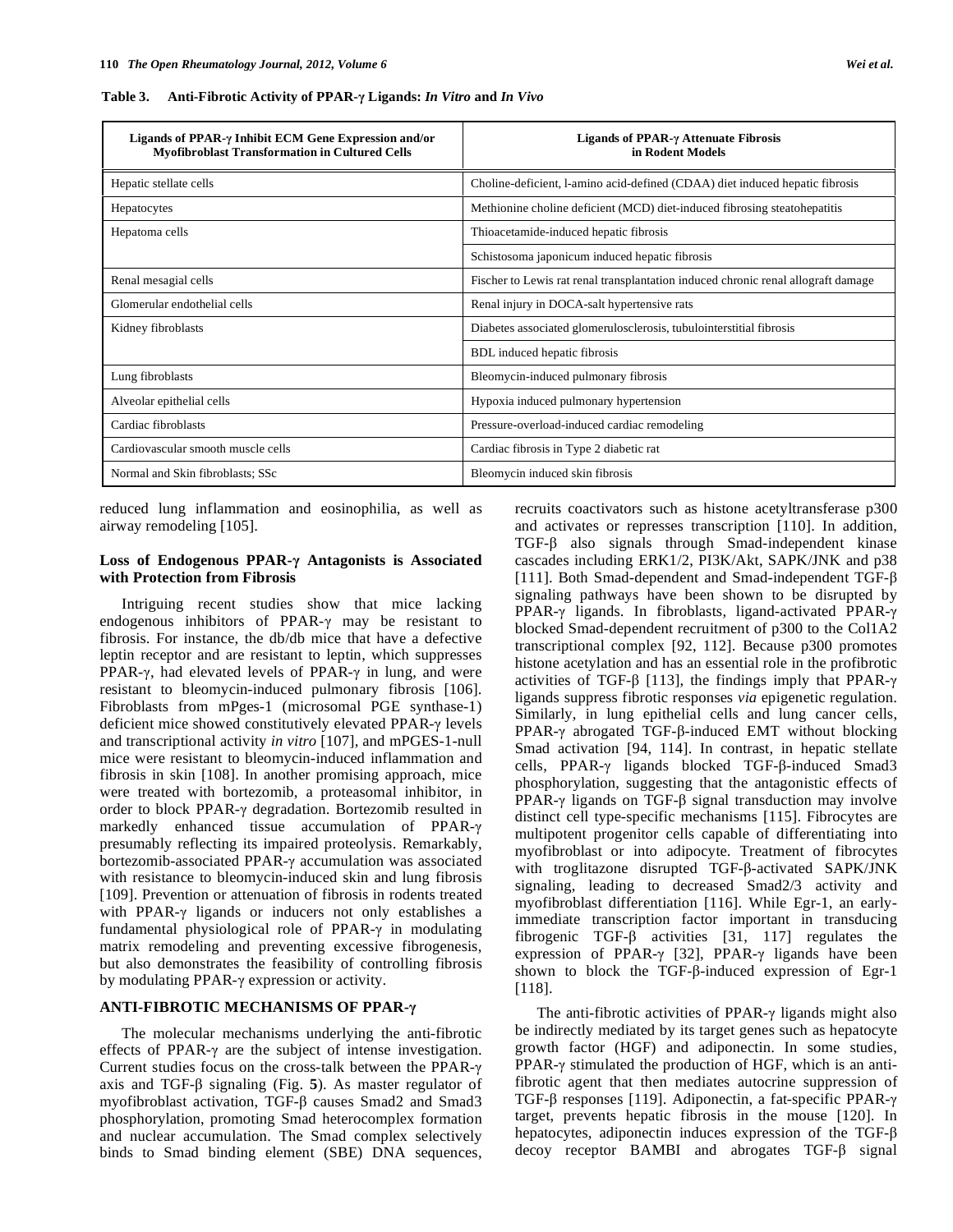

**Fig. (5). Anti-TGF-β-induced profibrotic effects of PPAR-γ ligands. TGF-β induces cell proliferation, migration, fibroblast activation,** and mesenchymal transition from epithelial cells, endothelial cells, and adipocytes. All these processes contribute to fibrosis formation and progression. PPAR- $\gamma$  ligands have been shown to inhibit these processes in a variety of cell types. And there is reciprocal regulation between TGF- $\beta$  signaling and PPAR- $\gamma$  axis. TGF- $\beta$  suppresses PPAR- $\gamma$  expression, which might contribute to persistent activation of TGF- $\beta$ signaling; PPAR- $\gamma$  ligands, through PPAR- $\gamma$ -dependent and –independent mechanism, abrogate TGF- $\beta$  signaling and might have therapeutic potential in fibrosis.

transduction [121]. It has been therefore suggested that adiponectin may be responsible for some of the anti-fibrotic effects of PPAR-γ ligands (Feng *et al.*, unpublished; [122]). The phosphotase PTEN is induced by PPAR- $\gamma$  [123]. PTEN has potent anti-fibrotic effects and its expression is deficient in pulmonary fibrosis and in lesional SSc skin [124, 125]. Because PTEN abrogates the stimulation of collagen production and myofibroblasts differentiation [126], pharmacological stimulation of PTEN by PPAR- $\gamma$  ligands may be a potential therapeutic approach in fibrosis.

# **PPAR-- Ligands have PPAR---Independent Anti-Fibrotic Effects**

The anti-fibrotic activities elicited by  $PPAR-\gamma$  ligands, including inhibition of fibroblast migration, adipocyte transdifferentiation, myofibroblast transition and EMT, might also involve PPAR-y-independent mechanism. For instance, 15d-PGJ<sub>2</sub> and rosiglitazone potently reduced collagen production in TGF- $\beta$ -treated fibroblasts was only partially reversed by a dominant-negative PPAR- $\gamma$ , suggesting anti-fibrotic effects of the PPAR- $\gamma$  agonists partially through PPAR- $\gamma$  independent mechanisms [92]. The synthetic triterpenoid CDDO is an agonist for PPAR- $\gamma$  [61]. Nevertheless, we and others have shown that CDDO inhibits TGF- $\beta$ -induced myofibroblast differentiation and other fibrotic responses independent of its effects of PPAR- $\gamma$ . These mechanisms include blocking PI3K-Akt signaling [127], and inducing cytoprotective Nrf2 accumulation. Finally, PPAR- $\gamma$  blocks signaling *via* toll-like receptors (TLR), which is important in light of the role of TLRs in mediating fibrotic responses (Bhattacharyya S *et al*, unpublished).

#### **PPAR-- Ligands Negatively Regulate Wnt Signaling**

 The significance of Wnt signaling in fibrosis is emerging [128]. Activation of the Wnt/ $\beta$ -catenin pathway by Wnt ligands or by inhibiting glycogen synthase kinase 3- $\beta$  *in vitro* or *in vivo* results in fibroblast activation and fibrosis [129, 130]. Thiazolidinediones induce expression of the WNT inhibitor Dickkopf-1 in adipocytes, thereby blocking profibrotic Wnt signaling and fibroblast differentiation [131]. The non-thiazolidinedione GW1929 is a PPAR- $\gamma$ agonist that blocks  $\beta$ -catenin transcriptional activity in a PPAR-y-dependent fashion [132]. These exciting observations indicate that blocking profibrotic Wnt/ $\beta$ -catenin signaling represents another mechanism accounting for the antifibrotic activity of PPAR- $\gamma$  ligands.

#### **REDUCED PPAR-- EXPRESSION AND FUNCTION IN PULMONARY ARTERIAL HYPERTENSION**

 Pulmonary arterial hypertension (PAH) is a devastating complication of SSc, that can also occur in an isolated form, and it is associated with high mortality. A landmark study demonstrated that the expression of PPAR- $\gamma$  was markedly reduced in the lungs from patients with PAH [133]. Subsequent studies have confirmed the association between impaired PPAR- $\gamma$  and PAH. Moreover, targeted PPAR- $\gamma$ knockout in pulmonary vessels resulted in the spontaneous development of PAH and right ventricle hypertrophy in transgenic mice [70, 71]. Pulmonary vascular remodeling was associated with marked local upregulation of plateletderived growth factor signaling in the blood vessels. Interestingly, this process was abrogated by treatment with the tyrosine kinase inhibitor imatinib, which blocks c-Abl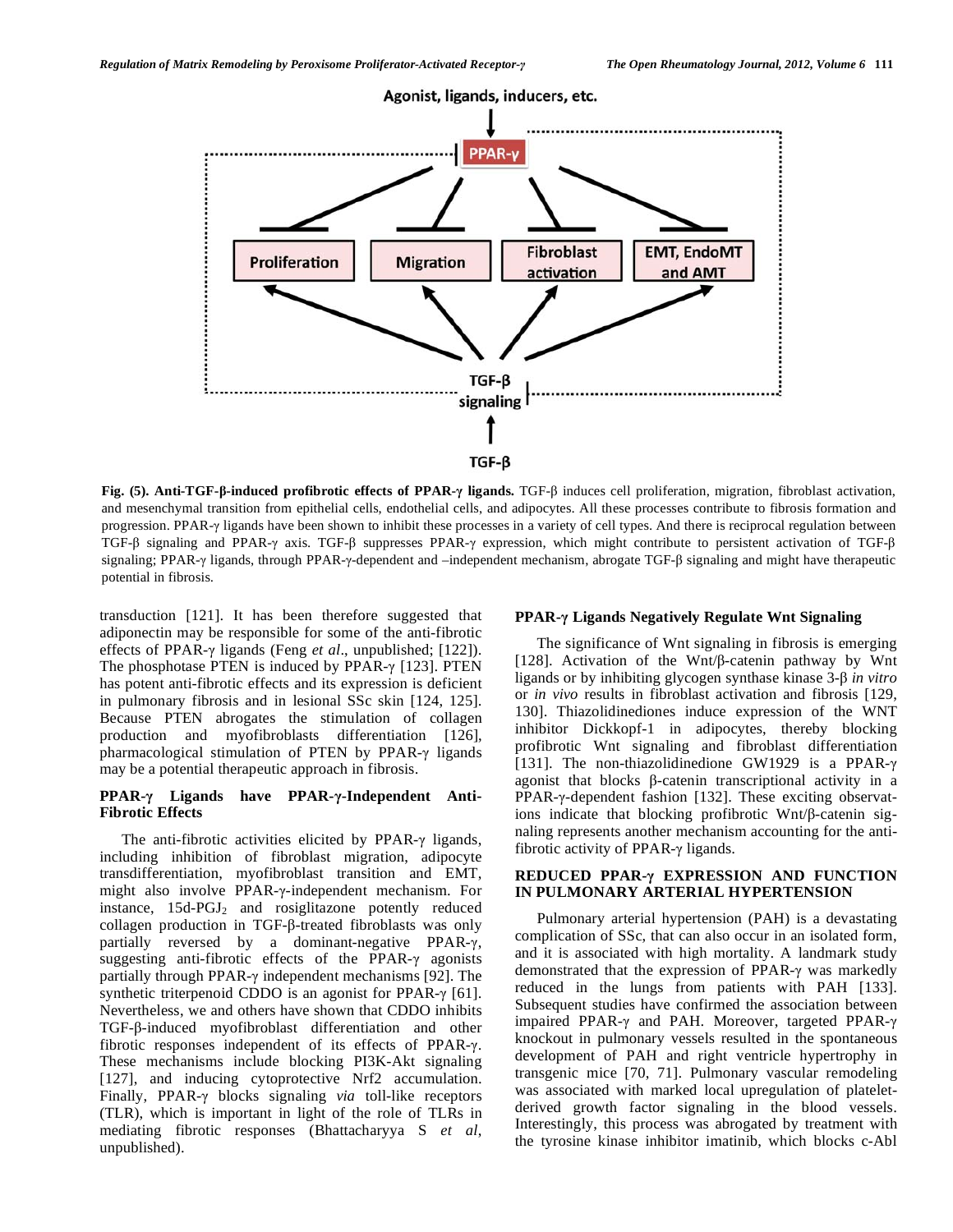and PDGF receptor kinase activity. In another model of PAH induced by hypoxia, rosiglitazone attenuated vascular remodeling [134]. Therefore, PPAR- $\gamma$  appears to be a fundamental molecular of pulmonary vascular homeostasis, and reduced PPAR- $\gamma$  expression or function leads to PAH [135]. It is remarkable, therefore, that defective PPAR- $\gamma$ expression or function appears to play a key role in the pathogenesis of both fibrosis and PAH, which two lethal complications of scleroderma, and, at least in experimental models, both of these PPAR- $\gamma$ -associated complications of scleroderma could be ameliorated with PPAR- $\gamma$  therapy. These findings raise hope for the future that pharmacological  $PPAR-<sub>\gamma</sub>$  modulation might provide an effective therapeutic strategy uniquely targeting both fibrotic and vascular complications of scleroderma.

#### **CONCLUSION**

The multifunctional nuclear hormone receptor PPAR- $\gamma$ long considered a master regulator of glucose homeostasis and fat metabolism is now beginning to emerge as a regulatory molecule with fundamental roles in the pathogenesis, and possible utility in the treatment, of fibrosis in general and SSc in particular. Accumulating evidence points to PPAR- $\gamma$  as the hitherto unsuspected nexus between metabolism and pathological fibrosis and vascular remodeling. Observations from acquired and genetic human diseases and animal models indicate that on the one hand, there exists a causal relationship between fibrosis (as well as pulmonary vascular disease) and defective PPAR expression and function. On the other hand, these findings suggest that pharmacological targeting of PPAR- $\gamma$ , by inducing its activity using ligands or CDK5 inhibitors, or by enhancing its tissue levels using proteasomal inhibitors, might be useful to prevent, and perhaps even reverse, fibrosis and vascular remodeling and PAH. Although thiazolidinedione drugs are currently used in type 2 diabetes, these PPAR- $\gamma$  ligands are associated with side effects [136]. Novel PPAR- $\gamma$  agonists and non-agonist ligands are in development. A better understanding of the cellular and cell type-specific mechanisms of action underlying the antifibrogenic and vascular remodeling activities of PPAR- $\gamma$  is urgently needed. Moreover, it will be of great interest to investigate the genetic associations between PPAR- $\gamma$  gene polymorphisms and specific SSc endophenotypes such as pulmonary fibrosis and PAH, as well as disease outcomes and response to therapy.

# **ACKNOWLEDGEMENT**

 We are grateful for helpful discussions with Drs Asish Ghosh, Warren Tourtellotte, Ormond A. MacDougald, Cara C. Gottardi, Anna P. Lam, Scott Budinger, Gokhan Mutlu and members of the Varga Lab. Supported by grants from the National Institute of Health (AR 42309) and from the Scleroderma Research Foundation.

# **CONFLICT OF INTEREST**

Declared none.

#### **REFERENCES**

[1] Bhattacharyya S, Wei J, Varga J.Understanding fibrosis in systematic sclerosis shfting paradigms, emerging oppertunities. Nat Rev Rheumatol 2011; 8: 54.

- [2] Abraham DJ, Eckes B, Rajkumar V, Krieg T. New developments in fibroblast and myofibroblast biology: implications for fibrosis and scleroderma. Curr Rheumatol Rep 2007; 9(2): 136-43.
- [3] Tontonoz P, Hu E, Spiegelman BM. Stimulation of adipogenesis in fibroblasts by PPAR gamma 2, a lipid-activated transcription factor. Cell 1994; 79(7): 1147-56.
- [4] Lehrke M, Lazar MA. The many faces of PPARgamma. Cell 2005; 123(6): 993-9.
- [5] Wei J, Bhattacharyya S, Varga J. Peroxisome proliferator-activated receptor gamma: innate protection from excessive fibrogenesis and potential therapeutic target in systemic sclerosis. Curr Opin Rheumatol 2010; 22(6): 671-6.
- [6] McKenna NJ, Cooney AJ, DeMayo FJ, *et al*. Minireview: Evolution of NURSA, the Nuclear Receptor Signaling Atlas. Mol Endocrinol 2009; 23(6): 740-6.
- [7] Evans RM, Barish GD, Wang YX. PPARs and the complex journey to obesity. Nat Med 2004; 10(4): 355-61.
- [8] Zhu Y, Qi C, Korenberg JR, *et al*. Structural organization of mouse peroxisome proliferator-activated receptor gamma (mPPAR gamma) gene: alternative promoter use and different splicing yield two mPPAR gamma isoforms. Proc Natl Acad Sci USA 1995; 92(17): 7921-5.
- [9] Luconi M, Cantini G, Serio M. Peroxisome proliferator-activated receptor gamma (PPARgamma): is the genomic activity the only answer? Steroids 2010; 75(8-9): 585-94.
- [10] Garcia-Bates TM, Lehmann GM, Simpson-Haidaris PJ, Bernstein SH, Sime PJ, Phipps RP. Role of peroxisome proliferator-activated receptor gamma and its ligands in the treatment of hematological malignancies. PPAR Res 2008; 2008: 834612.
- [11] Lakatos HF, Thatcher TH, Kottmann RM, Garcia TM, Phipps RP, Sime PJ. The Role of PPARs in Lung Fibrosis. PPAR Res 2007; 2007: 71323.
- [12] Wei J, Ghosh AK, Sargent JL, *et al*. PPARgamma downregulation by TGFss in fibroblast and impaired expression and function in systemic sclerosis: a novel mechanism for progressive fibrogenesis. PLoS One 2010; 5(11): e13778.
- [13] Zheng S, Chen A. Disruption of transforming growth factor-beta signaling by curcumin induces gene expression of peroxisome proliferator-activated receptor-gamma in rat hepatic stellate cells. Am J Physiol Gastrointest Liver Physiol 2007; 292(1): G113-23.
- [14] Kintscher U, Wakino S, Bruemmer D, *et al.* TGF-beta(1) induces peroxisome proliferator-activated receptor gamma1 and gamma2 expression in human THP-1 monocytes. Biochem Biophys Res Commun 2002; 297(4): 794-9.
- [15] Meng L, Zhou J, Sasano H, Suzuki T, Zeitoun KM, Bulun SE. Tumor necrosis factor alpha and interleukin 11 secreted by malignant breast epithelial cells inhibit adipocyte differentiation by selectively down-regulating CCAAT/enhancer binding protein alpha and peroxisome proliferator-activated receptor gamma: mechanism of desmoplastic reaction. Cancer Res 2001; 61(5): 2250-5.
- [16] Yamasaki S, Nakashima T, Kawakami A, *et al*. Cytokines regulate fibroblast-like synovial cell differentiation to adipocyte-like cells. Rheumatology 2004; 43(4): 448-52.
- [17] Tanaka SS, Kojima Y, Yamaguchi YL, Nishinakamura R, Tam PP. Impact of WNT signaling on tissue lineage differentiation in the early mouse embryo. Dev Growth Differ 2011; 53(7): 843-56.
- [18] Ross SE, Hemati N, Longo KA, *et al*. Inhibition of adipogenesis by Wnt signaling. Science 2000; 289(5481): 950-3.
- [19] Takada I, Mihara M, Suzawa M, *et al*. A histone lysine methyltransferase activated by non-canonical Wnt signalling suppresses PPAR-gamma transactivation. Nat Cell Biol 2007; 9(11): 1273-85.
- [20] Takada I, Suzawa M, Matsumoto K, Kato S. Suppression of PPAR transactivation switches cell fate of bone marrow stem cells from adipocytes into osteoblasts. Ann N Y Acad Sci 2007; 1116: 182-95.
- [21] Kang S, Bennett CN, Gerin I, Rapp LA, Hankenson KD, Macdougald OA. Wnt signaling stimulates osteoblastogenesis of mesenchymal precursors by suppressing CCAAT/enhancer-binding protein alpha and peroxisome proliferator-activated receptor gamma. J Biol Chem 2007; 282(19): 14515-24.
- [22] Wu Z, Bucher NL, Farmer SR. Induction of peroxisome proliferator-activated receptor gamma during the conversion of 3T3 fibroblasts into adipocytes is mediated by C/EBPbeta, C/EBPdelta, and glucocorticoids. Mol Cell Biol 1996; 16(8): 4128-36.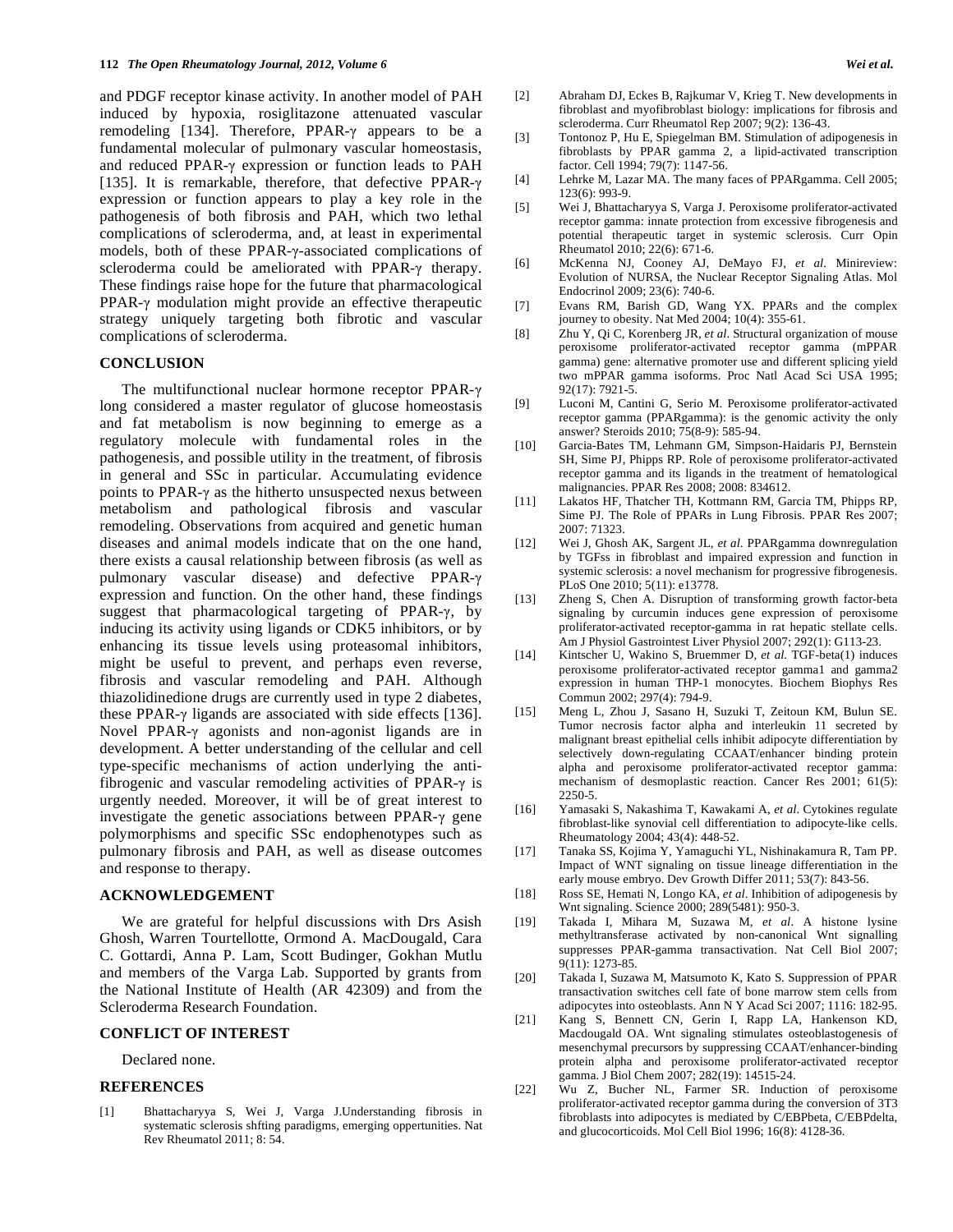- [23] Jimenez MA, Akerblad P, Sigvardsson M, Rosen ED. Critical role for Ebf1 and Ebf2 in the adipogenic transcriptional cascade. Mol Cell Biol 2007; 27(2): 743-57.
- [24] Waki H, Park KW, Mitro N, *et al*. The small molecule harmine is an antidiabetic cell-type-specific regulator of PPARgamma expression. Cell Metab 2007; 5(5): 357-70.
- [25] Park KW, Waki H, Villanueva CJ, *et al*. Inhibitor of DNA binding 2 is a small molecule-inducible modulator of peroxisome proliferator-activated receptor-gamma expression and adipocyte differentiation. Mol Endocrinol 2008; 22(9): 2038-48.
- [26] Kensler TW, Wakabayashi N, Biswal S. Cell survival responses to environmental stresses *via* the Keap1-Nrf2-ARE pathway. Annu Rev Pharmacol Toxicol 2007; 47: 89-116.
- [27] Liby K, Hock T, Yore MM, *et al*. The synthetic triterpenoids, CDDO and CDDO-imidazolide, are potent inducers of heme oxygenase-1 and Nrf2/ARE signaling. Cancer Res 2005; 65(11): 4789-98.
- [28] Cho HY, Gladwell W, Wang X, *et al*. Nrf2-regulated PPAR{gamma} expression is critical to protection against acute lung injury in mice. Am J Respir Crit Care Med 2010; 182(2): 170- 82.
- [29] Abdelkarim M, Caron S, Duhem C, *et al*. The farnesoid X receptor regulates adipocyte differentiation and function by promoting peroxisome proliferator-activated receptor-gamma and interfering with the Wnt/beta-catenin pathways. J Biol Chem 2010; 285(47): 36759-67.
- [30] Okamura M, Kudo H, Wakabayashi K, *et al*. COUP-TFII acts downstream of Wnt/beta-catenin signal to silence PPARgamma gene expression and repress adipogenesis. Proc Natl Acad Sci USA 2009; 106(14): 5819-24.
- [31] Bhattacharyya S, Wu M, Fang F, Tourtellotte W, Feghali-Bostwick C, Varga J. Early growth response transcription factors: key mediators of fibrosis and novel targets for anti-fibrotic therapy. Matrix Biol 2011; 30(4): 235-42.
- [32] Fu M, Zhang J, Lin Y, Zhu X, Ehrengruber MU, Chen YE. Early growth response factor-1 is a critical transcriptional mediator of peroxisome proliferator-activated receptor-gamma 1 gene expression in human aortic smooth muscle cells. J Biol Chem 2002; 277(30): 26808-14.
- [33] Boyle KB, Hadaschik D, Virtue S, *et al*. The transcription factors Egr1 and Egr2 have opposing influences on adipocyte differentiation. Cell Death Differ 2009; 16(5): 782-9.
- [34] Tsukamoto H, She H, Hazra S, Cheng J, Miyahara T. Antiadipogenic regulation underlies hepatic stellate cell transdifferentiation. J Gastroenterol Hepatol 2006; 21 (Suppl 3): S102-5.
- [35] Mann J, Chu DC, Maxwell A, *et al*. MeCP2 controls an epigenetic pathway that promotes myofibroblast transdifferentiation and fibrosis. Gastroenterology 2010; 138(2): 705-14, 714 e1-4.
- [36] Zhu NL, Wang J, Tsukamoto H. The Necdin-Wnt pathway causes epigenetic peroxisome proliferator-activated receptor gamma repression in hepatic stellate cells. J Biol Chem 2010; 285(40): 30463-71.
- [37] Noer A, Sorensen AL, Boquest AC, Collas P. Stable CpG hypomethylation of adipogenic promoters in freshly isolated, cultured, and differentiated mesenchymal stem cells from adipose tissue. Mol Biol Cell 2006; 17(8): 3543-56.
- [38] Fujiki K, Kano F, Shiota K, Murata M. Expression of the peroxisome proliferator activated receptor gamma gene is repressed by DNA methylation in visceral adipose tissue of mouse models of diabetes. BMC Biol 2009; 7: 38.
- [39] Kim SY, Kim AY, Lee HW, *et al*. miR-27a is a negative regulator of adipocyte differentiation *via* suppressing PPARgamma expression. Biochem Biophys Res Commun 2010; 392(3): 323-8.
- [40] Karbiener M, Fischer C, Nowitsch S, *et al.* microRNA miR-27b impairs human adipocyte differentiation and targets PPARgamma. Biochem Biophys Res Commun 2009; 390(2): 247-51.
- [41] Yun Z, Maecker HL, Johnson RS, Giaccia AJ, Inhibition of PPAR gamma 2 gene expression by the HIF-1-regulated gene DEC1/Stra13: a mechanism for regulation of adipogenesis by hypoxia. Dev Cell 2002; 2(3): 331-41.
- [42] Simon MF, Daviaud D, Pradere JP, *et al.* Lysophosphatidic acid inhibits adipocyte differentiation *via* lysophosphatidic acid 1 receptor-dependent down-regulation of peroxisome proliferatoractivated receptor gamma2. J Biol Chem 2005; 280(15): 14656-62.
- [43] Tan JT, McLennan SV, Song WW, *et al.* Connective tissue growth factor inhibits adipocyte differentiation. Am J Physiol Cell Physiol 2008; 295(3): C740-51.
- [44] Zhou Y, Jia X, Qin J, *et al.* Leptin inhibits PPARgamma gene expression in hepatic stellate cells in the mouse model of liver damage. Mol Cell Endocrinol 2010; 323(2): 193-200.
- [45] Gong K, Xing D, Li P, *et al.* Hypoxia Induces Downregulation of PPAR{gamma} in Isolated Pulmonary Arterial Smooth Muscle Cells and in Rat Lung *via* Transforming Growth Factor-{beta} Signaling. Am J Physiol Lung Cell Mol Physiol 2011; 301(6): L8899-901.
- [46] Ajuwon KM, Spurlock ME. Adiponectin inhibits LPS-induced NFkappaB activation and IL-6 production and increases PPARgamma2 expression in adipocytes. Am J Physiol Regul Integr Comp Physiol 2005; 288(5): R1220-5.
- [47] Van Beekum O, Fleskens V, Kalkhoven E. Posttranslational modifications of PPAR-gamma: fine-tuning the metabolic master regulator. Obesity 2009; 17(2): 213-9.
- [48] Burns KA, Vanden HJP. Modulation of PPAR activity *via*  phosphorylation. Biochim Biophys Acta 2007; 1771(8): 952-60.
- [49] Hu E, Kim JB, Sarraf P, Spiegelman BM. Inhibition of adipogenesis through MAP kinase-mediated phosphorylation of PPARgamma. Science 1996; 274(5295): 2100-3.
- [50] Choi JH, Banks AS, Estall JL, *et al*. Anti-diabetic drugs inhibit obesity-linked phosphorylation of PPARgamma by Cdk5. Nature 2010; 466(7305): 451-6.
- [51] Hauser S, Adelmant G, Sarraf P, Wright HM, Mueller E, Spiegelman BM. Degradation of the peroxisome proliferatoractivated receptor gamma is linked to ligand-dependent activation. J Biol Chem 2000; 275(24): 18527-33.
- [52] Floyd ZE, Stephens JM. Interferon-gamma-mediated activation and ubiquitin-proteasome-dependent degradation of PPARgamma in adipocytes. J Biol Chem 2002; 277(6): 4062-8.
- [53] Juge-Aubry C, Pernin A, Favez T, *et al*. DNA binding properties of peroxisome proliferator-activated receptor subtypes on various natural peroxisome proliferator response elements. Importance of the 5'-flanking region. J Biol Chem 1997; 272(40): 25252-9.
- [54] Daynes RA, Jones DC. Emerging roles of PPARs in inflammation and immunity. Nat Rev Immunol 2002; 2(10): 748-59.
- [55] Willson TM, Brown PJ, Sternbach DD, Henke BR. The PPARs: from orphan receptors to drug discovery. J Med Chem 2000; 43(4): 527-50.
- [56] McIntyre TM, Pontsler AV, Silva AR, *et al*. Identification of an intracellular receptor for lysophosphatidic acid (LPA): LPA is a transcellular PPARgamma agonist. Proc Natl Acad Sci USA 2003; 100(1): 131-6.
- [57] Giaginis C, Giagini A, Theocharis S. Peroxisome proliferatoractivated receptor-gamma (PPAR-gamma) ligands as potential therapeutic agents to treat arthritis. Pharmacol Res 2009; 60(3): 160-9.
- [58] Yki-Jarvinen H. Thiazolidinediones. N Engl J Med 2004; 351(11): 1106-18.
- [59] Krentz AJ, Patel MB, Bailey CJ. New drugs for type 2 diabetes mellitus: what is their place in therapy? Drugs 2008; 68(15): 2131- 62.
- [60] Pergola PE, Raskin P, Toto RD, *et al*. Bardoxolone methyl and kidney function in CKD with type 2 diabetes. N Engl J Med, 2011. 365(4): 327-36.
- [61] Wang Y, Porter WW, Suh N, *et al*. A synthetic triterpenoid, 2 cyano-3,12-dioxooleana-1,9-dien-28-oic acid (CDDO), is a ligand for the peroxisome proliferator-activated receptor gamma. Mol Endocrinol 2000; 14(10): 1550-6.
- [62] Higgins LS, Depaoli AM. Selective peroxisome proliferatoractivated receptor gamma (PPARgamma) modulation as a strategy for safer therapeutic PPARgamma activation. Am J Clin Nutr 2010; 91(1): 267S-72S.
- [63] Choi JH, Banks AS, Kamenecka TM, *et al*. Antidiabetic actions of a non-agonist PPARgamma ligand blocking Cdk5-mediated phosphorylation. Nature, 2011; 477: 477-81.
- [64] Tontonoz P, Spiegelman BM. Fat and beyond: the diverse biology of PPARgamma. Annu Rev Biochem 2008; 77: 289-312.
- [65] Sugawara A, Uruno A, Kudo M, Matsuda K, Yang CW, Ito S. Effects of PPARgamma on hypertension, atherosclerosis, and chronic kidney disease. Endocr J 2010; 57(10): 847-52.
- [66] Wan Y. PPARgamma in bone homeostasis. Trends Endocrinol Metab 2010; 21(12): 722-8.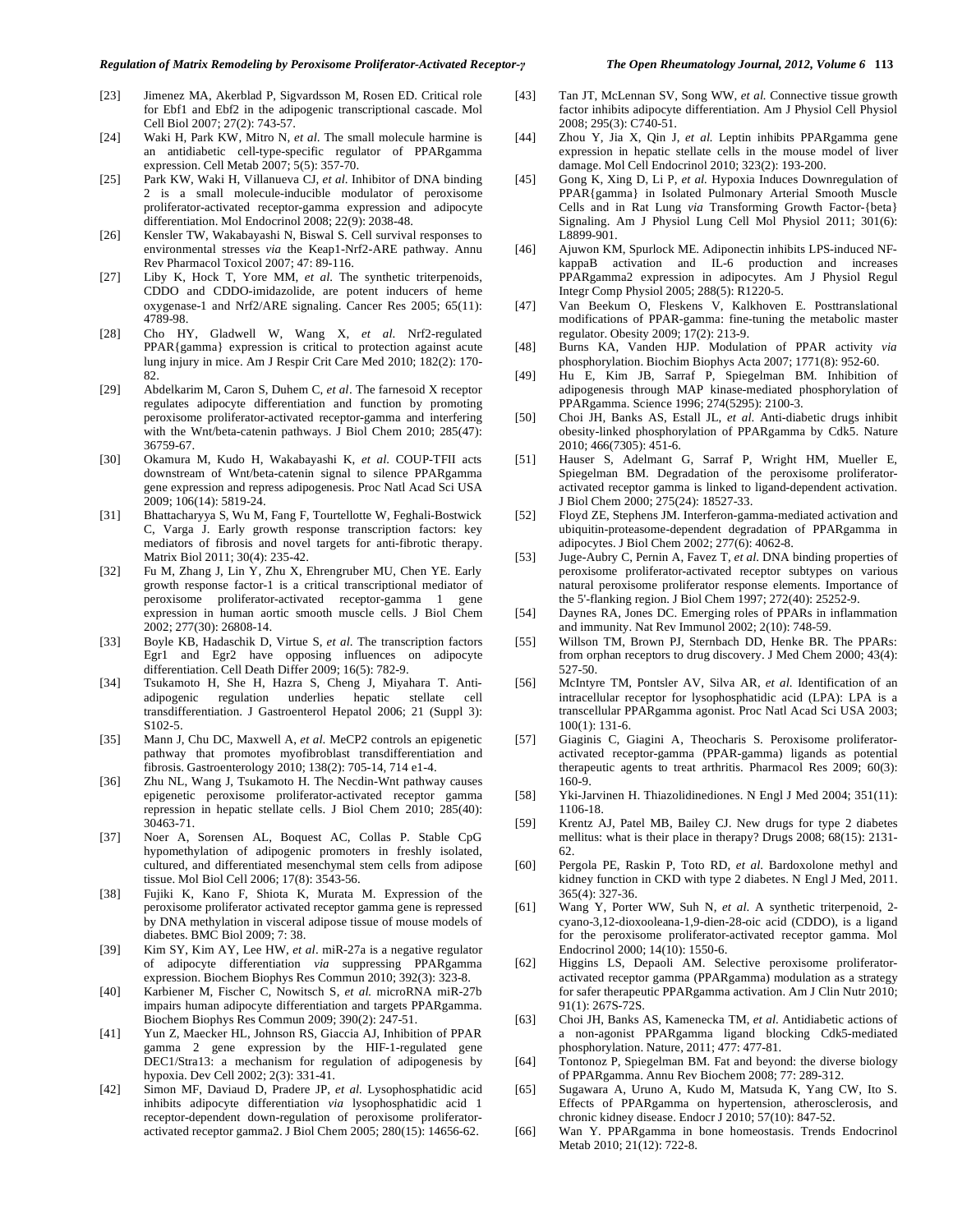- [67] Jeninga EH, Gurnell M, Kalkhoven E. Functional implications of genetic variation in human PPARgamma. Trends Endocrinol Metab 2009; 20(8): 380-7.
- [68] Agostini M, Schoenmakers E, Mitchell C, *et al*. Non-DNA binding, dominant-negative, human PPARgamma mutations cause lipodystrophic insulin resistance. Cell Metab 2006; 4(4): 303-11.
- [69] Barak Y, Nelson MC, Ong ES, *et al*. PPAR gamma is required for placental, cardiac, and adipose tissue development. Mol Cell 1999; 4(4): 585-95.
- [70] Hansmann G, de Jesus Perez VA, Alastalo TP, *et al*. An antiproliferative BMP-2/PPARgamma/apoE axis in human and murine SMCs and its role in pulmonary hypertension. J Clin Invest 2008; 118(5): 1846-57.
- [71] Guignabert C, Alvira CM, Alastalo TP, *et al*. Tie2-mediated loss of peroxisome proliferator-activated receptor-gamma in mice causes PDGF receptor-beta-dependent pulmonary arterial muscularization. Am J Physiol Lung Cell Mol Physiol 2009; 297(6): L1082-90.
- [72] Kang BY, Kleinhenz JM, Murphy TC, Hart CM. The PPAR{gamma} Ligand, Rosiglitazone, Attenuates Hypoxia-Induced Endothelin Signaling *In Vitro* and *In Vivo*. Am J Physiol Lung Cell Mol Physiol 2011; 301: L881-91.
- [73] Rosen ED, Sarraf P, Troy AE, *et al*. PPAR gamma is required for the differentiation of adipose tissue *in vivo* and *in vitro*. Mol Cell 1999; 4(4): 611-7.
- [74] Fleischmajer R, Damiano V, Nedwich A. Alteration of subcutaneous tissue in systemic scleroderma. Arch Dermatol 1972; 105(1): 59-66.
- [75] Wu M, Melichian DS, Chang E, Warner-Blankenship M, Ghosh AK, Varga J. Rosiglitazone abrogates bleomycin-induced scleroderma and blocks profibrotic responses through peroxisome proliferator-activated receptor-gamma. Am J Pathol 2009; 174(2): 519-33.
- [76] Zheng F, Fornoni A, Elliot SJ, *et al*. Upregulation of type I collagen by TGF-beta in mesangial cells is blocked by PPARgamma activation. Am J Physiol Renal Physiol 2002; 282(4): F639-48.
- [77] Miyahara T, Schrum L, Rippe R, *et al*. Peroxisome proliferatoractivated receptors and hepatic stellate cell activation. J Biol Chem 2000; 275(46): 35715-22.
- [78] Culver DA, Barna BP, Raychaudhuri B, *et al*. Peroxisome proliferator-activated receptor gamma activity is deficient in alveolar macrophages in pulmonary sarcoidosis. Am J Respir Cell Mol Biol 2004; 30(1): 1-5.
- [79] Karnik P, Tekeste Z, McCormick TS, *et al*. Hair follicle stem cellspecific PPARgamma deletion causes scarring alopecia. J Invest Dermatol 2009; 129(5): 1243-57.
- [80] Yang L, Chan CC, Kwon OS, *et al.* Regulation of peroxisome proliferator-activated receptor-gamma in liver fibrosis. Am J Physiol Gastrointest Liver Physiol 2006; 291(5): G902-11.
- [81] Kis A, Murdoch C, Zhang M, *et al*. Defective peroxisomal proliferators activated receptor gamma activity due to dominantnegative mutation synergizes with hypertension to accelerate cardiac fibrosis in mice. Eur J Heart Fail 2009; 11(6): 533-41.
- [82] Kapoor M, McCann M, Liu S, *et al*. Loss of peroxisome proliferator-activated receptor gamma in mouse fibroblasts results in increased susceptibility to bleomycin-induced skin fibrosis. Arthritis Rheum 2009; 60(9): 2822-9.
- [83] Ghosh AK, Wei J, Wu M, Varga J. Constitutive Smad signaling and Smad-dependent collagen gene expression in mouse embryonic fibroblasts lacking peroxisome proliferator-activated receptorgamma. Biochem Biophys Res Commun 2008; 374(2): 231-6.
- [84] Wei J, Melichian D, Komura K, *et al*. Canonical Wnt signaling induces skin fibrosis and subcutaneous lipoatrophy: a novel mouse model for scleroderma? Arthritis Rheum 2011; 63(6): 1707-17.
- [85] Shi-wen X, Eastwood M, Stratton RJ, Denton CP, Leask A, Abraham DJ, Rosiglitazone alleviates the persistent fibrotic phenotype of lesional skin scleroderma fibroblasts. Rheumatology 2010; 49(2): 259-63.
- [86] Sargent JL, Milano A, Bhattacharyya S, *et al*. A TGFbetaresponsive gene signature is associated with a subset of diffuse scleroderma with increased disease severity. J Invest Dermatol 2010; 130(3): 694-705.
- [87] Shetty S, Kusminski CM, Scherer PE. Adiponectin in health and disease: evaluation of adiponectin-targeted drug development strategies. Trends Pharmacol Sci 2009; 30(5): 234-9.
- [88] Arakawa H, Jinnin M, Muchemwa FC, *et al*. Adiponectin expression is decreased in the involved skin and sera of diffuse cutaneous scleroderma patients. Exp Dermatol 2011; 20(9): 764-6.
- [89] Lakota K, Wei J, Carns M, *et al*. Levels of adiponectin, a marker for PPAR-gamma activity, correlate with skin fibrosis in systemic sclerosis: potential utility as biomarker? Arthritis Res Ther 2012; 14(3): R102.
- [90] Bogatkevich GS, Highland KB, Akter T, Silver RM. The PPAR agonist rosiglitazone is antifibrotic for scleroderma lung fibroblasts: mechanisms of action and differential racial effects. Pulm Med 2012; 2012: 545172.
- [91] Ghosh AK, Bhattacharyya S, Lakos G, Chen SJ, Mori Y, Varga J. Disruption of transforming growth factor beta signaling and profibrotic responses in normal skin fibroblasts by peroxisome proliferator-activated receptor gamma. Arthritis Rheum 2004;  $50(4)$ : 1305-18.
- [92] Burgess HA, Daugherty LE, Thatcher TH, *et al*. PPARgamma agonists inhibit TGF-beta induced pulmonary myofibroblast differentiation and collagen production: implications for therapy of lung fibrosis. Am J Physiol Lung Cell Mol Physiol 2005; 288(6): L1146-53.
- [93] Marra F, Efsen E, Romanelli RG, *et al*. Ligands of peroxisome proliferator-activated receptor gamma modulate profibrogenic and proinflammatory actions in hepatic stellate cells. Gastroenterology 2000; 119(2): 466-78.
- [94] Tan X, Dagher H, Hutton CA, Bourke JE. Effects of PPAR gamma ligands on TGF-beta1-induced epithelial-mesenchymal transition in alveolar epithelial cells. Respir Res 2010; 11: 21.
- [95] Milam JE, Keshamouni VG, Phan SH, *et al*. PPAR-gamma agonists inhibit profibrotic phenotypes in human lung fibroblasts and bleomycin-induced pulmonary fibrosis. Am J Physiol Lung Cell Mol Physiol 2008; 294(5): L891-901.
- [96] Aoki Y, Maeno T, Aoyagi K, *et al*. Pioglitazone, a peroxisome proliferator-activated receptor gamma ligand, suppresses bleomycin-induced acute lung injury and fibrosis. Respiration 2009; 77(3): 311-9.
- [97] Calkin AC, Giunti S, Jandeleit-Dahm KA, Allen TJ, Cooper ME, Thomas MC. PPAR-alpha and -gamma agonists attenuate diabetic kidney disease in the apolipoprotein E knockout mouse. Nephrol Dial Transplant 2006; 21(9): 2399-405.
- [98] Kiss E, Popovic ZV, Bedke J, *et al*. Peroxisome proliferatoractivated receptor (PPAR)gamma can inhibit chronic renal allograft damage. Am J Pathol 2010; 176(5): 2150-62.
- [99] Yoshihara D, Kurahashi H, Morita M, *et al*. PPAR-gamma agonist ameliorates kidney and liver disease in an orthologous rat model of human autosomal recessive polycystic kidney disease. Am J Physiol Renal Physiol 2011; 300(2): F465-74.
- [100] Iglarz M, Touyz RM, Viel EC, *et al*. Peroxisome proliferatoractivated receptor-alpha and receptor-gamma activators prevent cardiac fibrosis in mineralocorticoid-dependent hypertension. Hypertension 2003; 42(4): 737-43.
- [101] Maejima Y, Okada H, Haraguchi G, *et al*. Telmisartan, a unique ARB, improves left ventricular remodeling of infarcted heart by activating PPAR gamma. Lab Invest 2011; 91(6): 932-44.
- [102] Kawaguchi K, Sakaida I, Tsuchiya M, Omori K, Takami T, Okita K. Pioglitazone prevents hepatic steatosis, fibrosis, and enzymealtered lesions in rat liver cirrhosis induced by a choline-deficient L-amino acid-defined diet. Biochem Biophys Res Commun 2004; 315(1): 187-95.
- [103] Uto H, Nakanishi C, Ido A, *et al*. The peroxisome proliferatoractivated receptor-gamma agonist, pioglitazone, inhibits fat accumulation and fibrosis in the livers of rats fed a cholinedeficient, l-amino acid-defined diet. Hepatol Res 2005; 32(4): 235- 42.
- [104] Genovese T, Cuzzocrea S, Di Paola R, *et al*. Effect of rosiglitazone and 15-deoxy-Delta12,14-prostaglandin J2 on bleomycin-induced lung injury. Eur Respir J  $2005$ ;  $25(2)$ : 225-34.
- [105] Honda K, Marquillies P, Capron M, Dombrowicz D. Peroxisome proliferator-activated receptor gamma is expressed in airways and inhibits features of airway remodeling in a mouse asthma model. J Allergy Clin Immunol 2004; 113(5): 882-8.
- [106] Jain M, Budinger GR, Lo A, *et al*. Leptin promotes fibroproliferative acute respiratory distress syndrome by inhibiting peroxisome proliferator-activated receptor-gamma. Am J Respir Crit Care Med 2011; 183(11): 1490-8.